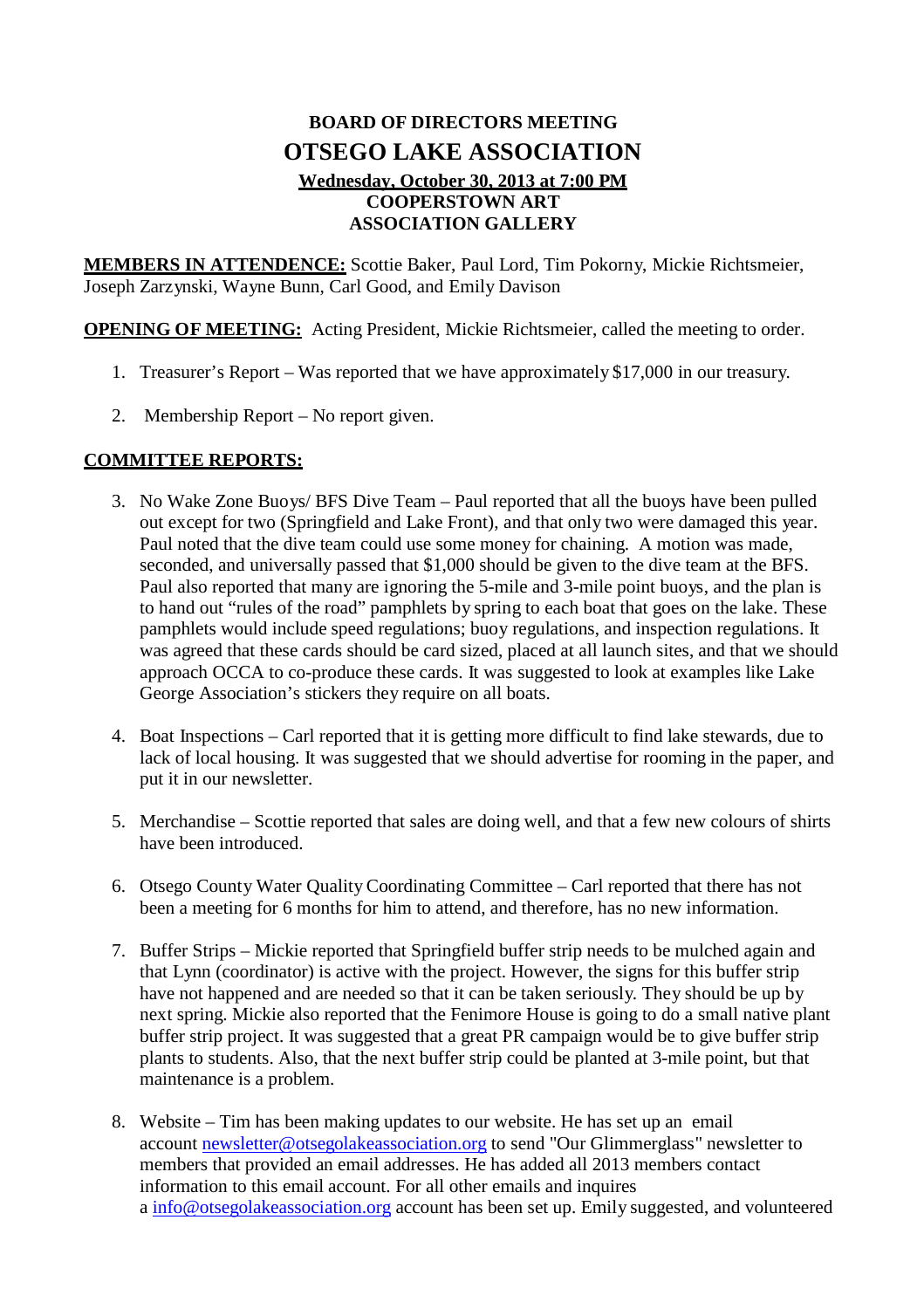to create an Otsego Lake Association Facebook page.

- 9. Newsletter Zarr suggested that we put out the newest newsletter before the holidays. He requested suggestions for number of pages, file size, etc.. Carl suggested that membership be listed in each newsletter. The board decided to put a trademark on "Our Glimmerglass", and to ask Martin the logistics of that. Carl suggested that we put in an article on how we spend our funds. Scottie added that a section on the merchandise should also be included. For those members who do not have an email address, will get mailed copies of newsletters – Wayne volunteered to help Zarr stuff envelopes.
- 10. Mud Plume Photography (Paul) no new developments
- 11. Coordination with OCCA (Wayne) and Otsego 2000 (Scottie) Wayne reported that he will attend the annual dinner meeting at the Depot in Oneonta. The meeting is Monday, November 18, at 6:00 PM. Mickie reported that information on the Brookwood lunch is available on the website if anyone wanted to attend.
- 12. Photographs from the OLA Otsego Land Trust "Water, Water, Everywhere" contest was a great success.

## **OLD BUSINESS:**

- 1. Annual Meeting: The board set a tentative date for Saturday, August  $8<sup>th</sup>$ . Possible venues suggested were the Otsego Golf Club, The Glimmerglass Opera, or the Thayer Farm.
- 2. Presidential Vacancy and Officer Vacancies There are vacancies still for Middlefield Director and Springfield director. Paul volunteered to email out a nomination for these vacancies. Emily Davidson accepted becoming a student director, and it was also mentioned that there is room for another student director as well. Previous vacancies in the presidential, vice presidential, and secretarial positions were filled by Mickie, Scottie, and Emily respectively.
- 3. DOT Correspondence It was reported that the DOT welcomes input and we have given them specific input on plants, book titles, etc.. This letter will be posted in the "Our Glimmerglass" and on our website.
- 4. Boat Parade Wayne reported that we are in need of some fun on the lake. The plans for this parade have been set into motion, and a committee has been determined. The aim for the parade is this summer. It will be OLA sponsored, and the theme is "We love our lake". The date picked for the event is July  $4<sup>th</sup>$ , rain or shine. It was discussed that there will be different categories, prizes, and all kinds of boats will be welcome at this event. Scottie also reported that the event could be sponsored by other organizations. Carl volunteered to check on village permits that would be needed. It was determined that Wayne would be the grand marshal for the parade. Patty volunteered to do press releases, and suggested that the event be announced in the newsletter. The committee will be meeting again in May, and will finalise details of the event.

## **NEW BUSINESS:**